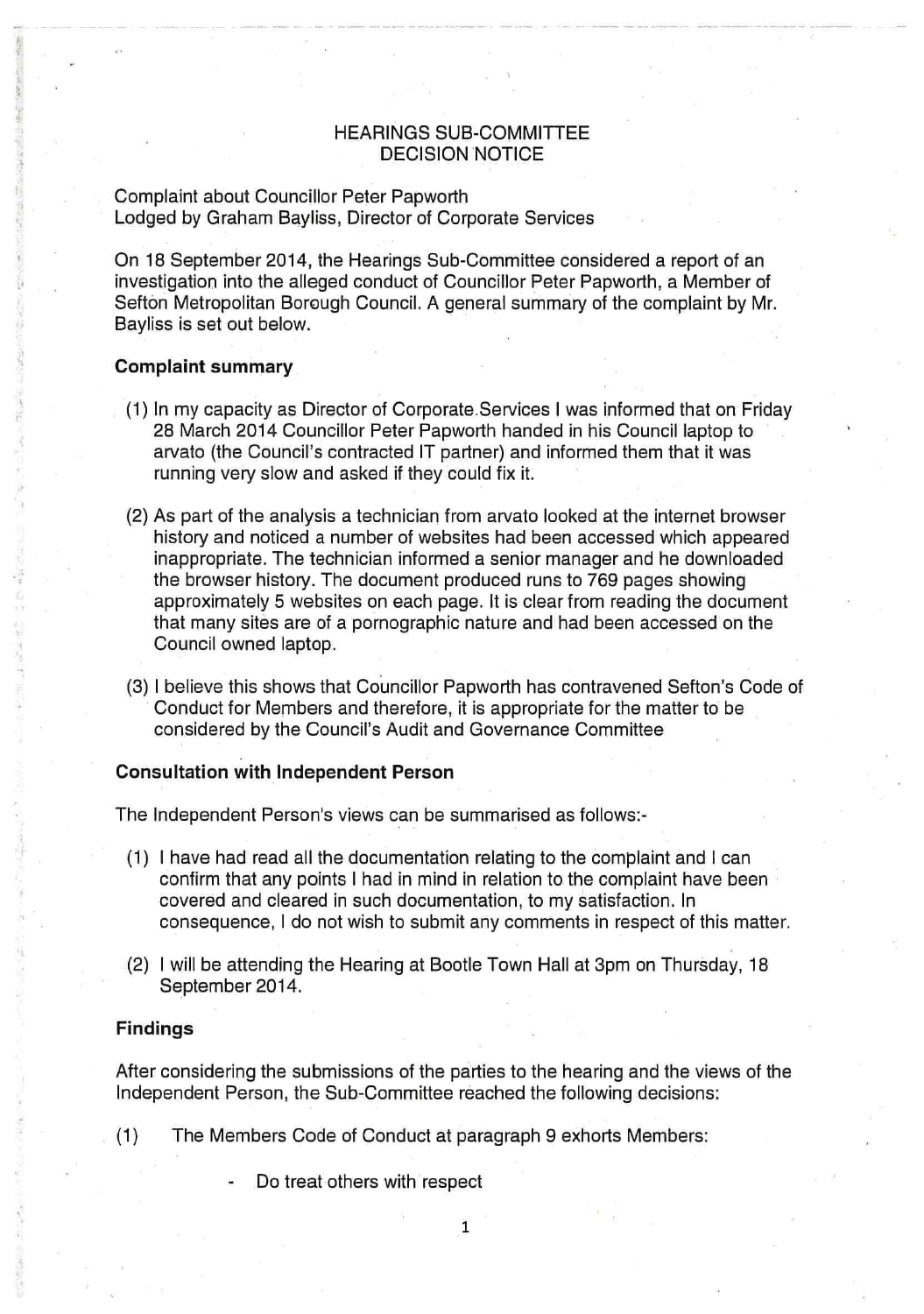Do not conduct yourself in a manner which is contrary to the Authority's duty to promote and maintain high standards of conduct of Members

Sub-Committee's decision — That Councillor Papworth has breached Paragraph 9 of the Members Code of Conduct

- (2) The Members Code of Conduct at paragraph 10 exhorts Members, when using or authorising the use by others of the resources of the Authority:
	- Do act in accordance with the Authority's reasonable requirements, including the requirements of the Authority's ICT policy and the policies (attached to or included in the Authority's Constitution), copies of which have been provided to you and which you are deemed to have read.

Sub-Committee's decision - That Councillor Papworth has breached Paragraph 10 of the Members Code of Conduct

(3) The Protocol on the Use of ICT by Members provides:

Para 34 — The computer is provided to the Councillor specifically to facilitate the discharge of the Councillor's functions as a Councillor. The Councillor must therefore not use the computer in any manner which will prevent or interfere with its use for that purpose.

Para 44 — Where the computer is not required for Council business the Councillor may use it for private and personal purposes and may permit members of his / her immediate family to use the computer for private or personal purposes, but is then responsible for their use of the computer. In order to remain within guidance from the Revenues and Customs Service any such use should be kept to a minimal level.

Para 49 — The Councillor shall not use the computer or permit its use, in any manner which may bring the Council or Councillor into disrepute.

Para 50 — All Councillors have a responsibility to maintain and enhance the Council's public image and to use the Council's e-mail and access to the Internet in accordance with the Council's e-mail and internet policies.

Sub-Committee's decision - That Councillor Papworth has breached Paragraphs 34, 44, 49 and 50 of the Protocol on the Use of ICT by Members

- (4) The Council's Internet and Social Media Policy provides at paragraph 11 that a Councillor must **not** use the Internet account to:
	- Create, download, upload, display or access knowingly, sites that contain pornography or other 'unsuitable' material that might be deemed illegal, obscene or offensive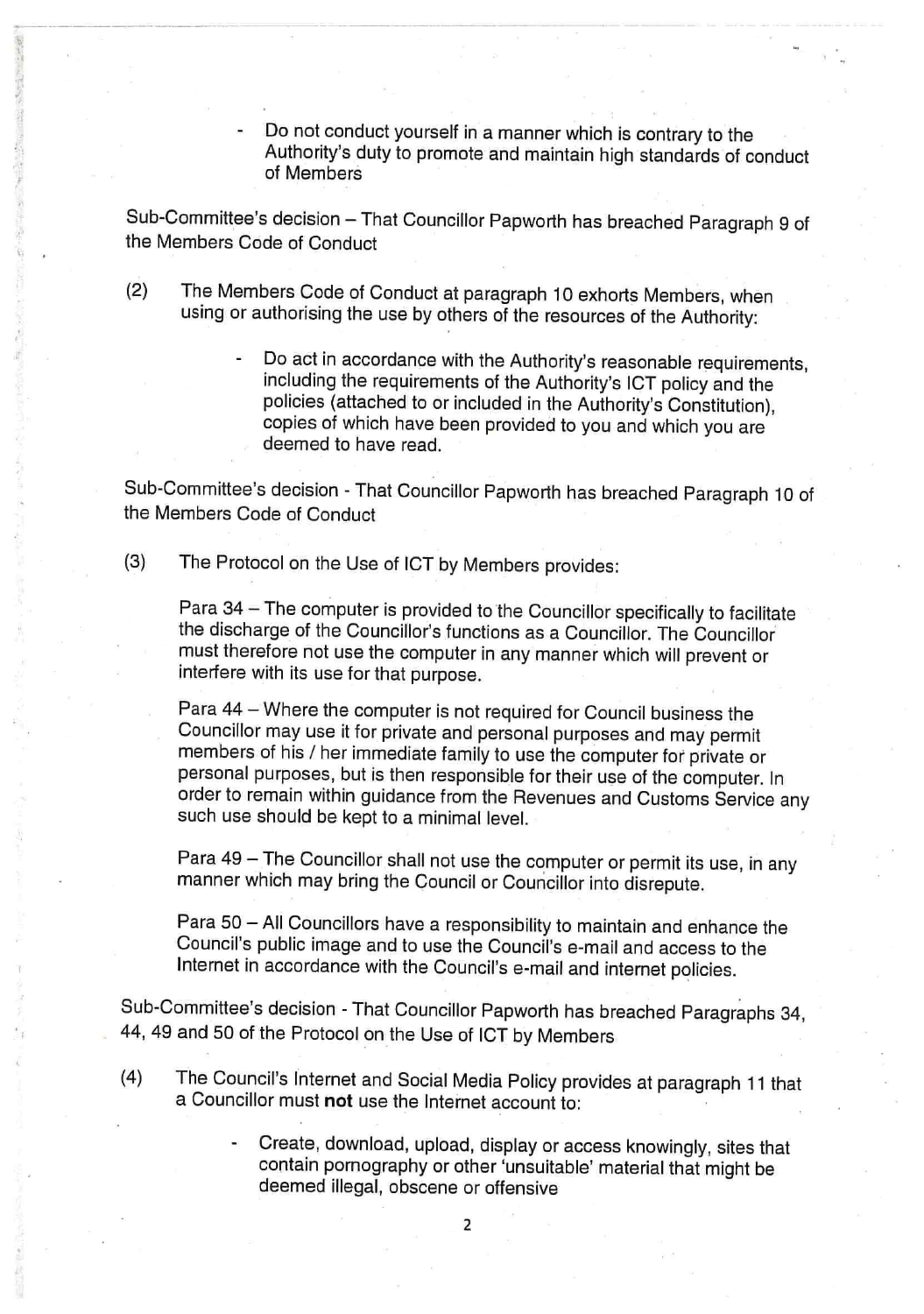- "Unsuitable" material would include data or images the transmission of which is illegal under British Law and, material that is against the rules, essence and spirit of this and other Council policies.
- Subscribe to, enter or use peer-to-peer networks or install software that allows sharing of music, video or image files.

Sub-Committee's decision - That Councillor Papworth has breached Paragraph 11 of the Council's Internet and Social Media Policy

- (5) The Council's Internet Guidelines provides that the Council's internet facility is provided primarily as work resource for staff and Elected Members. All internet access is passed through a URL filter that blocks access to 'unsuitable' sites which includes pornographic sites. It further provides that :
	- If any sites in the above categories are not blocked they are still not acceptable and the blocking request form should be completed and submitted to the helpdesk.

The Guidelines go on at paragraph 4 to further confirm that the internet access must not be used to create, download, upload, display or access knowingly sites that contain pornography or other 'unsuitable' material that might be deemed illegal, obscene or offensive.

Sub-Committee's decision - That Councillor Papworth has breached the Council's Internet Guidelines.

(6) The Sub-Committee is concerned at the disregard shown by Councillor Papworth since his previous warning and that he be advised that such behaviour will not be tolerated in the future.

#### **Sanctions applied**

The breaches of the Council's Code of Conduct, the Protocol on the Use of ICT by Members, the Council's Internet and Social Media Policy and the Council's Internet Guidelines warrants that the following sanctions be applied:-

- (1) Councillor Jones, Conservative Group Leader, be recommended to remove Councillor Papworth from all Committees, Sub-Committees and outside bodies to which he has been appointed;
- (2) All Council-owned IT facilities, including Group office IT equipment, be withdrawn from Councillor Papworth until May 2015; and
- (3) Councillor Papworth be requested to consider making a financial contribution towards the costs incurred in the production of the Sapphire forensic examination of his laptop's hard disk drive.

#### **Appeal**

There is no right of appeal against the Sub-Committee's decision.

3